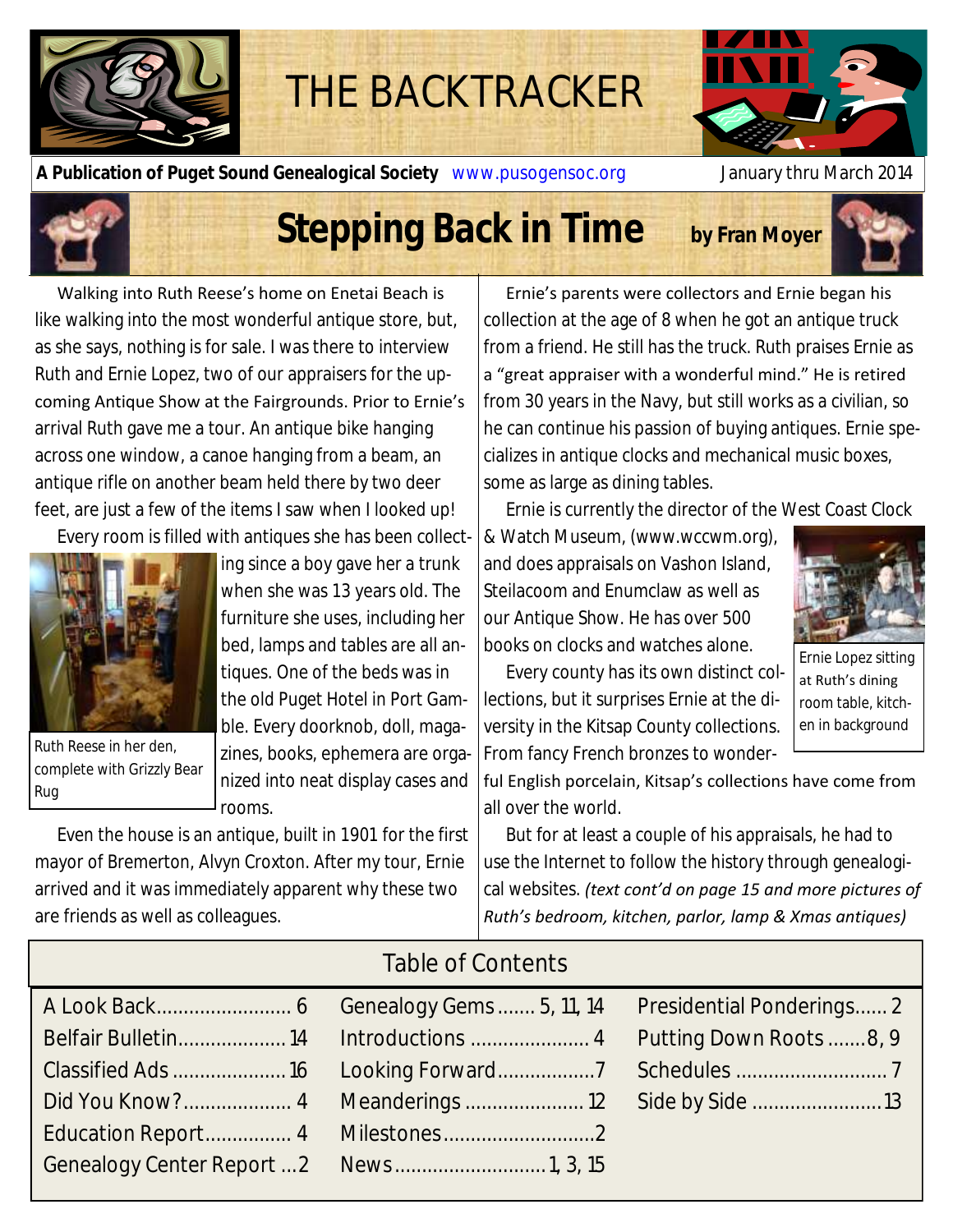# **Presidential Ponderings by Ann Northcutt**



Happy New Year! I am so excited to be given this opportunity to lead you into 2014! I will be working with a great team of Officers and committee chairpersons and together we can make this a great year. First

I would like to thank Jean Yager for her hard work, dedication and direction over the past two years. Jean took over the President position at a time of great change and challenge as we moved into our new home at the Kitsap Regional Library.

So let's take a quick look ahead at some of our upcoming events for 2014. On April 5th and 6th we will be holding our annual Antique Show at the Kitsap County Fairgrounds. Bring friends and family and enjoy this wonderful event and support PSGS in our only fundraiser of the year. I am very excited that on September 27th we will be bringing you the biennial fall seminar. We have just begun the planning stage for this great event and have secured a wonderful speaker from Salt Lake City. I'm looking forward to an educational and fun filled day and I encourage all of you to sign up for this event later in the year. *(cont'd on page 16)*

# **Genealogy Center Report by Mary Ann Wright**



We have more books! The KRL library staff have been weeding and all of the genealogy titles in the Sylvan Way reference collection are now included in the Genealogy Center's collection. If duplicates were

found, the GC kept the newest edition with the replaced books going to the genealogy circulation section (929), which is located on the back wall of the library near the Children's Corner.

On Tuesday, January 7, 2014, 17 Genealogy Center volunteers attended a refresher training facilitated by Elisabeth Demmon and Mary Ann Wright. This training expanded the work of our volunteer coordinator/trainer, Charlotte Long-Thornton, by focusing on an in-depth tour of the Genealogy Center's book categories, the online databases available for patrons, and instruction on how to help patrons either save a document or send a document to the printer. Those attending felt the training was very useful, making them more confident in their ability to help visitors. An additional training for GC volunteers is Saturday, January 25. There is still room in that class for any current volunteers or those who want more information. Call 360-475-9172 or stop by the GC to register.



# **Milestones by Judy Joaquin**

With the New Year upon us you will notice a few changes in the leadership of PSGS. A big thank you to Karin Burke for her faithful work as Member-at-Large and in writing this column each quarter. As I undertake that role to write the Milestones column, I will be dependent on **YOU,** the PSGS members, to keep me abreast of events in your lives that you would like to share. Happy news is always welcomed! You can reach me at: member-at-large@pusogensoc.org.

Sadly, a few of our members have had illnesses lately—Carole Baker, Charlotte Long-Thornton, Walter Smith and Marjorie Menees. We trust that they are on the mend and can join in our activities soon.

I understand that Kathy Hughes has had hand surgery and will not be available to work in the Genealogy Center for three months. I am sure that any one who would be willing to substitute for her will be appreciated.

We certainly were thinking of Marilyn Roberts as her family recently lost a dear member, John D. Hawks. We were also saddened to hear of the death of Linda Webb's mother on October 30th. Hopefully, Linda will be back soon in our midst. We have missed her as she has faithfully taken care of her parents.

Our treasurer, Larry Harden, has been quite ill with an infection in his knee, which had been replaced earlier in the year. We trust by this publication he will be back on his feet. We add a thank you to Jean and Ann for coordinating the Salt Lake City trip while Larry recuperates.

We send best wishes to Madge Norton & Bob Caldwell for speedy recoveries.

I bid you adieu hoping that the next Milestones article will be filled with happy news and less of illnesses.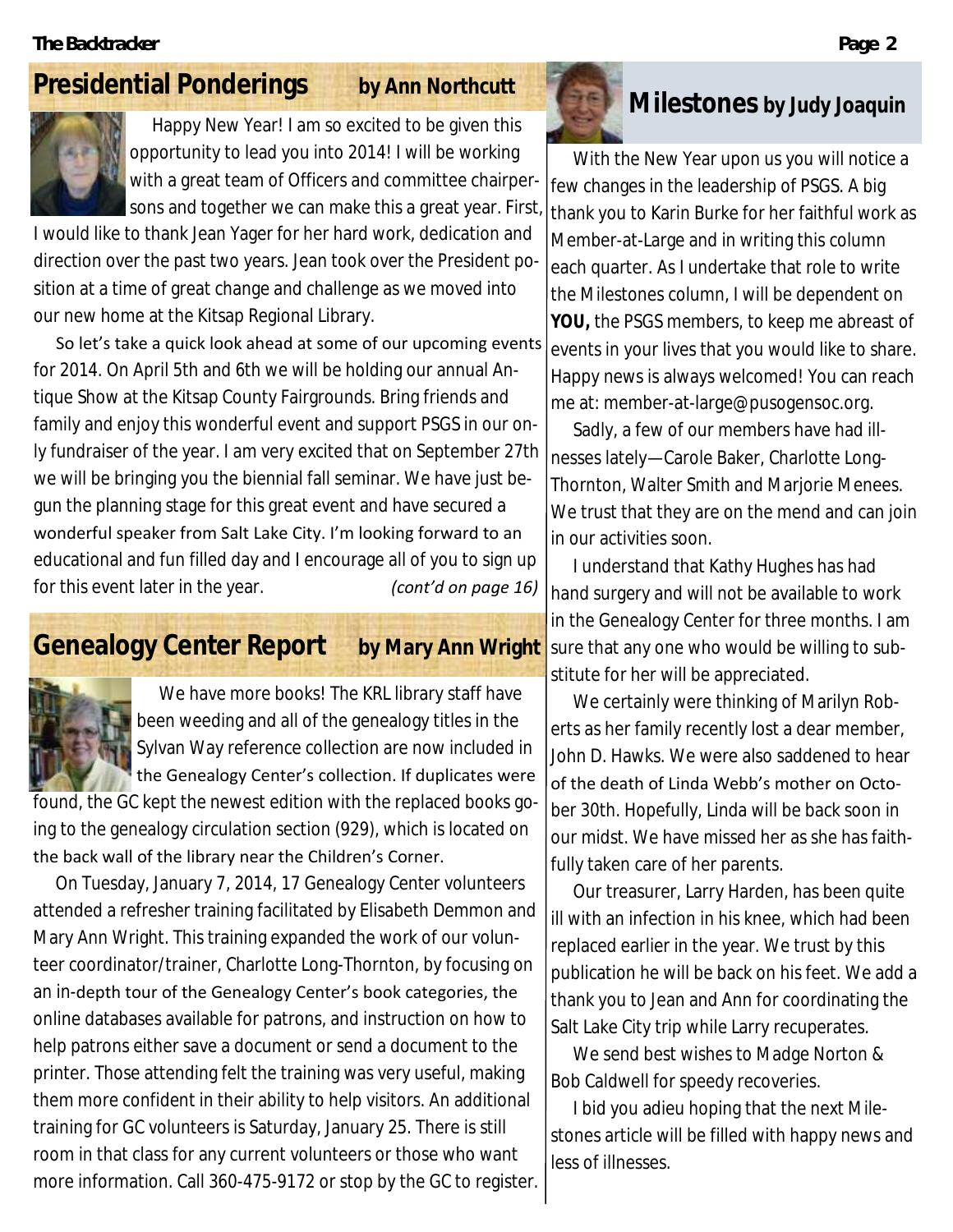# **Outstanding Member of the Year Award 2013**



The Outstanding Member-of-the-Year Award was presented at the PSGS Christmas Party on December 11th. However, the recipient was not present. She was gallivanting around the world. Some of the comments written on the ballots were, "She has done so much for the society;" "Works hard as Editor for Backtracker and other committees;" Great work on the newsletter and joins in on different committees and has always been enthusiastic on behalf of PSGS, Backtracker, Ancestry.com, antique show and executive board, etc.;" "Excellent work on Backtracker;" and last, but by no means least, "Faithful and talented Backtracker Editor." From these comments, you can guess who it is: **Fran Moyer**! She has been an asset to this society since the day she joined in 2010. Along with the Backtracker, she has facilitated several Special Interest Groups such as the Native

American and Ancestry.com. She was the Committee Chair for the Friday Night Preview Party of the Antique Fair and she continues to serve on the Antique Fair committee. As the *Backtracker* editor, Fran serves on the Executive Board and is one of many who has shaped PSGS into what it is today. In her spare time, she volunteers in the Genealogy Center. Congratulations, Fran! Thank you for your dedication to PSGS; you are very much appreciated!

# **Incoming Officers for 2014**



Sandie Morrison (left) introduces the 2013 officers and explains the duties of each office:

(left to right) Ann Northcutt, President; Karin Burke, 1st VP; Terry Mettling, 2nd VP; and Susan Evans, Secretary. Two officers, Larry Harden, Treasurer, and Judy Joaquin, Member-at-Large, were absent.

# **Outgoing Officers for 2013**



(left to right) Jean Yager, Nyla Walsh, Terry Mettling, Ann Northcutt, and Karin Burke. Larry Harden was absent.

Each of the these officers will continue to serve on the 2014 Executive Board in some capacity except for Nyla Walsh. Nyla served as our 1st VP in charge of Programs during 2013. She brought us exciting and informative program topics and we thank her for her hard work. She and husband Lorrin plan to do lots of traveling this year, but will continue to be as active as she can. Thank you, Nyla!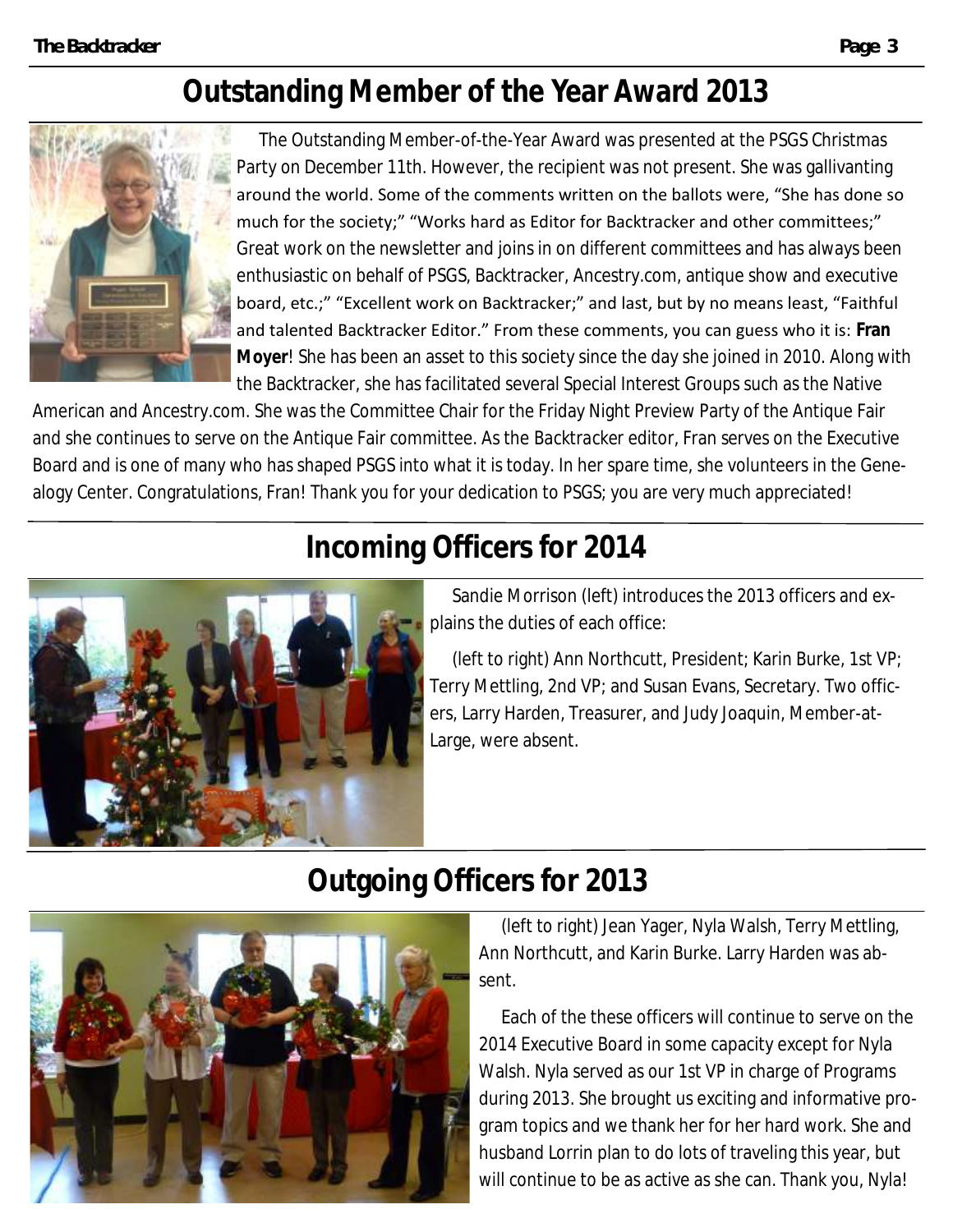

# **Education Committee has been busy!** by Jean Yager

The Education Committee has been working hard creating an exciting class schedule for 2014.

We start the year off by offering a refresher class to the Genealogy Center volunteers (both current and those interested in becoming a volunteer). This class was given on Tuesday, January 7 and will be repeated on Saturday, January 25. If necessary, another class will be offered on Saturday, June 27. This gives volunteers a more in-depth understanding of the library and genealogy center, and tips on helping patrons find genealogy resources.

We will continue the Genealogy Series (101: Beginning Genealogy; 102: Using Census Records; and 103: Finding Vital Records), offering it again three times this year. Normally, they have all been held at the Sylvan Way branch. This year, however, one series will be held at the Poulsbo library on the fourth Tuesday in May (Gen 101), June (Gen 102) and July (Gen 103). The other two series will remain at the Sylvan Way branch on the fourth Saturday in February (Gen 101), March (Gen 102), April (Gen 103), August (Gen 101) and October (Gen 103). The September Gen 102 class will be held Tuesday, October 7 because we will be having our seminar on that fourth Saturday, September 27. Flyers are available in the Genealogy Center with all the dates and places.

We will still offer classes on those fourth Saturdays at Sylvan Way: May will feature Mary Kathryn Kozy on how to navigate the familysearch.org website. This will be a hands-on class so laptops are optional. June is the Gene-

**Introduction—David Elkins** – David was born and raised in Kingston, WA. Through his mother Eleanor Denton, his Kingston roots go way back. She gathered much on family history and David has organized it. Daughter Bristol added more information. David's father's roots are in Oregon. His great grandparents met at a school for the deaf in Salem. He has plans for a trip to Oregon where he found an Elkins Community Center. He also found an intersection of Elkins and Zumwalt roads, two of the names he is researching. Other names he is looking for are Bannister, Denton, and Horn.

alogy Volunteer Refresher class (mentioned above) and the topic for the fourth Saturday in July is still to be determined.

The "First Tuesday" classes start in February with Steven W. Morrison presenting *New England Immigrants: Digging Up New Dirt*. In March, we have the pleasure of Patricia Moncure Thomas sharing with us how to search for African American ancestors. In April, Jim Johnson returns with a class on *Canadian Research*. Since we had a good turn-out at the Open Workshop last August, we have decided to have another one in June. This is an opportunity for you to bring your genealogy questions to the Education Committee for some one-on-one help. In November, our very own Elisabeth Demmon will hold a class on "Writing a Genealogical Narrative." This will be an advanced class.

As mentioned above, we will be having a seminar this year. Mark your calendars for September 27. We have retained Bret Petersen from Salt Lake City, Utah. The seminar will be held at the Poulsbo Community Church, and more details are coming as we get closer to the date.

We still have a few dates to fill for classes this year so we will continue to meet the first Monday of every month at 10am in the Genealogy Center. If you have a class suggestion, please feel free to join us. Stay up-todate by checking our website: www.pusogensoc.org, under Events.



The National Library of Norway plans to digitize all of its books by the mid 2020s.

### AND

Lincoln Library in Springfield, IL will soon have the State Journal-Register and its predecessors in its digital newspaper archive. They will be the years from 1831 to 1950.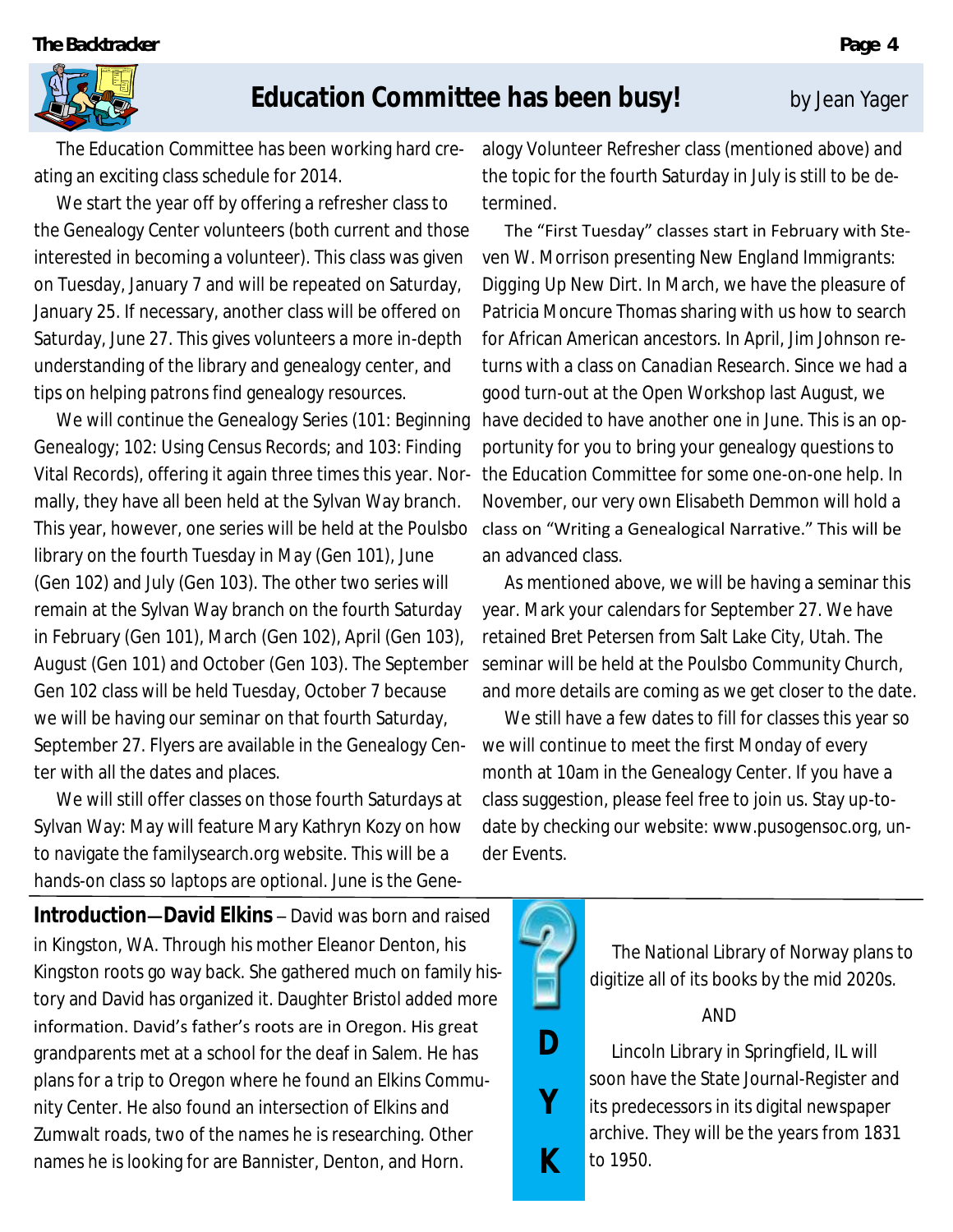## **Witness Bias & Creeping Bear by Mary Ann Wright**

"Victim of a Tomahawk." This is the headline from the Saturday morning edition of *The Commercial Appeal*  newspaper (January 17, 1903), which describes the murder of my great grand uncle.

My great grand uncle was George Millard, the brother of my paternal great grandmother. In 1900, George, then 27, was a policeman for the City of Memphis living with his wife, daughter and father.

By the time of this attack, George had lost his job with the police force. According to the newspaper article, he and some companions were celebrating the coming New Year when Creeping Bear approached the group. Creep-

ing Bear was "a follower of Buffalo Bill's show, a graduate

of Carlisle, a vender of medicine, and a denizen of an El Reno reservation on parole." Already under the influence, George made some remarks that Creeping Bear didn't appreciate, so Creeping Bear wielded his tomahawk and hit George in the middle of his forehead. George died two weeks later. The newspaper reported that Creeping Bear was arrested for murder.

Over the course of his life W. W. "Willie" Busby, who, at 10 years of age, witnessed the murder, wrote several letters to local historians and writers for *The Commercial Appeal* in the 1960s. (The Busby Collection of letters and essays is housed in the history department of the Memphis/Shelby County Public Library.)

According to Willie, a Wild West show had just ended and the Indians from the show, many still dressed in their costumes, were walking the local streets before they had to head out of town. The fire house alarm sounded and several people had gone to the station to stand around and talk, including Creeping Bear. As Willie noted, a "drunken Irishman was there, talking big and staggering around." The "drunk" (my great grand uncle) poked fun at the Indian and became verbally abusive until the Indian snatched his tomahawk from his belt and "let him have it on top of his head about midway between his eyes, just one lick." Willie and his family moved away

from Memphis shortly after and was unaware of what transpired later.

A postscript to Willie's account, as detailed in *Old Shelby County* magazine, Issue 6, pages 2-6, provides the rest of the story. Willie did not know the name of the victim, but Steven Brammer wrote for *Old Shelby County* magazine and confirmed his name as George Millard. The public sentiment at the time of the attack was that Millard "had it coming." Creeping Bear was convicted of first degree murder and sentenced to 15 years in the penitentiary. He appealed and the Tennessee Supreme Court reversed the judgment. He was tried and convicted again of voluntary manslaughter and sentenced to 10 years in

> prison. Again the Supreme Court intervened because the prosecution's lead witness was Millard's best friend. The trial judge had not allowed testimony that would have shown the witness was Millard's friend and therefore biased. When the case came to trial for the third time, public sympathy was such they gave up and did not pursue the case.

After finally being released from jail in 1904, Creeping Bear started making his way home to a reservation in the Dakotas. En route he got off the train and got drunk in Little Rock, Arkansas. He was arrested and worked off the fine by sweeping the city streets.

A brief recount of this event is included in "The History of the Memphis Police Department," written by Eddie M Ashmore. Additional accounts appeared In many other publications. In the *New York Times* edition of October 18, 1904, a brief notice announced Creeping Bear's release from jail. Creeping Bear "celebrated by donning a full Indian war regalia and parading the streets, followed by a cheering mob."

The case against Creeping Bear (Creeping Bear v State. 113 Tenn. 322, 87 S.W. 653 (1905) appears in the Reports of Cases Argued and Determined in the Supreme Court of Tennessee (which explains the opinion of the Court and has been used as a reference for similar cases dealing with witness bias).



**Creeping Bear**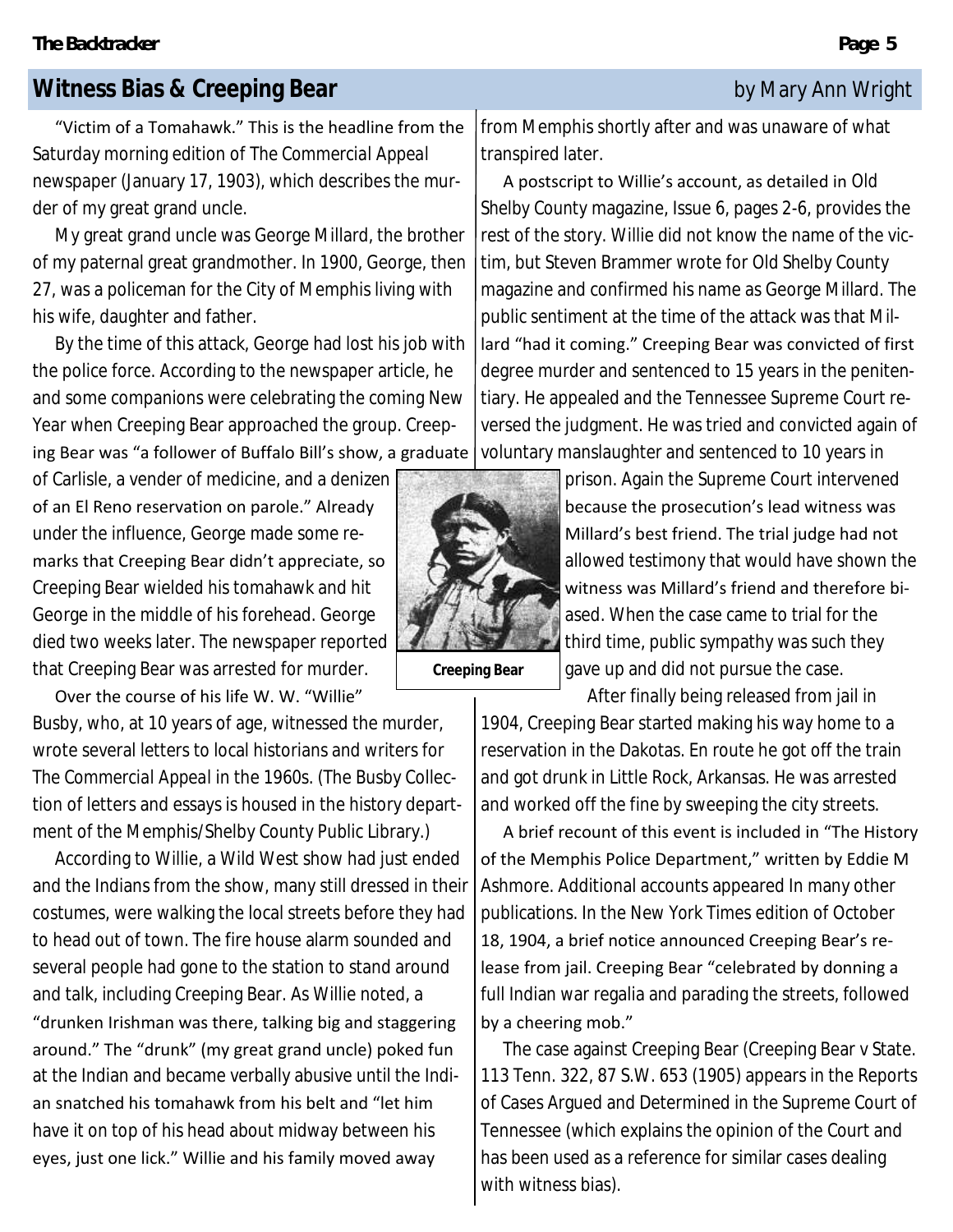# **A Look Back…**

# **at the past three months of programs presented by PSGS**

## **October 23 "Preparing for a Library Research Trip"** presenter: Carol Johnson

Carol Johnson, director of the Bremerton Family Research Center, gave us many helpful hints on how to prepare for a major research trip, such as the upcoming Salt Lake City Trip. She also shared strategies on how to best research the Family History Library catalog.

Carol also presented many helpful suggestions on how to better use the Library and the familysearch.org website after all the recent changes.

### November 13 **"Discovering Family Heirlooms"** presenters: PSGS members

The hand-painted brooch belonged to my maternal grandmother, Eunice Belle Lord Harvey, who was born in



Monticello, MN in 1867. I never knew her, so this pic- **the solution of the in** an ivory frame are special  $\Box$  mementos. The design of the brooch **matches that of some** hand painted chi- na plates that were painted by my Great Aunt Alice Lord,

my grandmother's sister-in-law, so I assume she also painted the brooch. Eunice's mother died when she was only 10 and she was raised by her oldest sister until she married and started her own home.

**By Phyllis Searles Wahlquist**

very unusual square teacups and saucers that were very lightweight. The decoration on them is dark blue and gold on a white background. The handles on the cups were shaped so the thumb would fit on one side of it but there is no hole through the

I inherited a collection of tea cups and saucers from Don's paternal grandparents. Among them was a pair of

handle. I wanted to know their value so I took them to last year's Antique Show and they were valued at \$250-\$300/set.



**By Dorothy Lindquist** *(cont'd on page 10)*



# **December 11th - The PSGS Annual Christmas Party**

Our Christmas Party had a great crowd again this year. We filled boxes of food for the food bank and addressed Christmas cards to our veterans and troops without fam-

ily members. The Yankee exchange was great fun with everyone wondering how many bottles of wine would be

brought! Ann Northcutt got an emergency light, turned it on and couldn't get the alarm off! You can see her wrestling with it to turn it off!

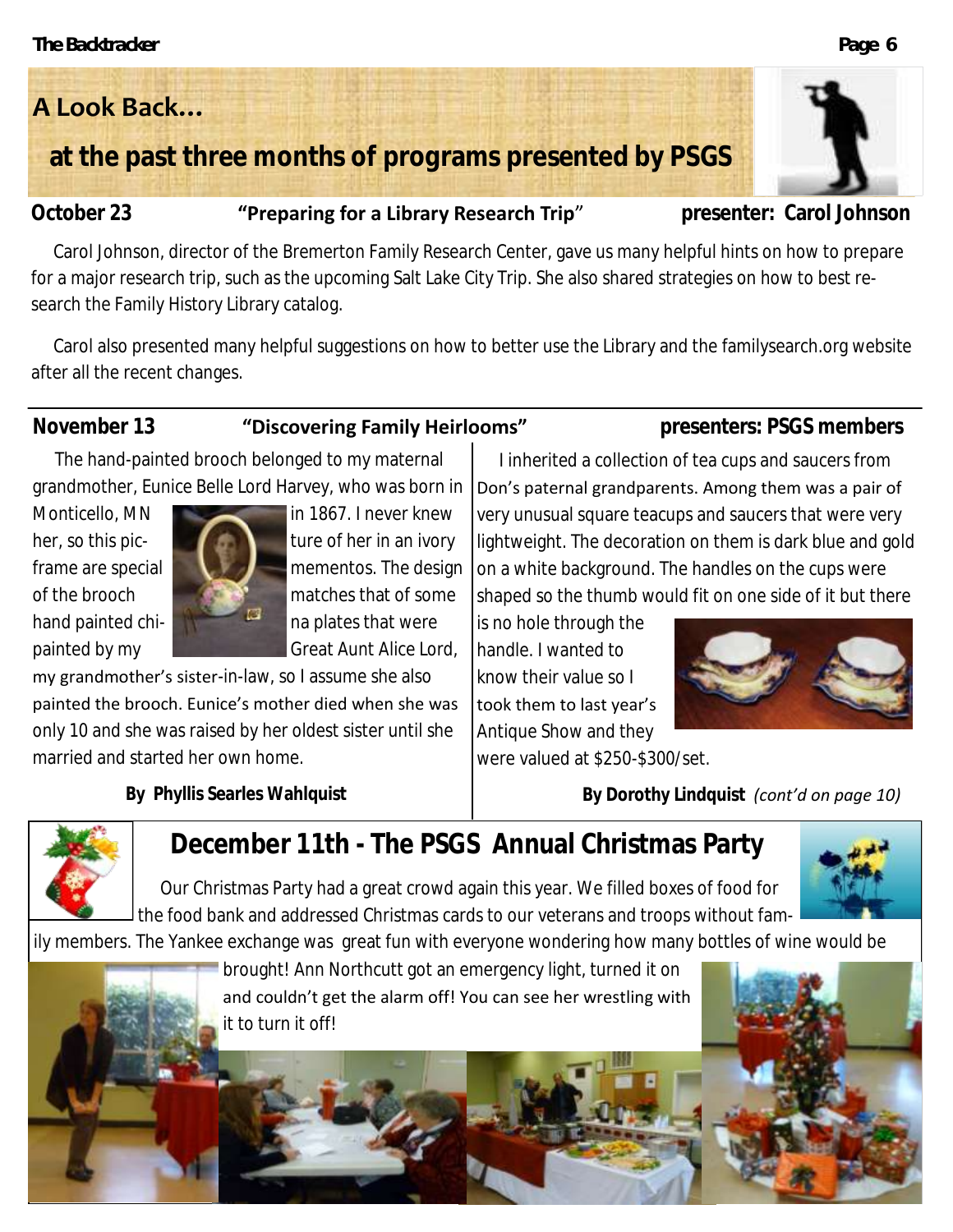

### **Jan 22 "Do You Have Huguenot Ancestry?"** presenters: **Peggy and Marissa Goldenman**

Peggy Goldenman is the past president of the Huguenot Society of Washington State and DAR member. Marissa is the current president. They will provide historical context regarding the religious persecution of these French Protestants and their subsequent migration to North America during the Colonial period.

## **Feb 26 "How to Get Started in African American Research"** presenter: **Patricia M Thomas**

Patricia Moncure Thomas is a retired teacher, museum volunteer, historian and author of a Moncure family genealogical book. She will talk about her own family's research. Currently, she is President of the Black Historical Society of Kitsap County and a member of "Come to the Table" while researching untold stories of the slave experience.

## **Mar 26 "Tips on Writing your Family History" presenter: Sharon Jackson**

Could you use some help putting your family stories into well-written narratives? Sharon, a long-time educator who specializes in the written word, will offer ideas that will inspire us to get started on our own narratives.

| Schedule of Classes - January through April 1 |          |          |                                                                                     |  |
|-----------------------------------------------|----------|----------|-------------------------------------------------------------------------------------|--|
| Jan 25                                        | Saturday | 10AM-2PM | Library Volunteers Refresher Class<br>Presenters: MaryAnn Wright & Elisabeth Demmon |  |
| Feb 4                                         | Tuesday  | 10AM-2PM | Digging Up New Dirt<br>Presenter: Steven W Morrison                                 |  |
| Feb 22                                        | Saturday | 10AM-2PM | Gen 101: Beginning Genealogy<br>Presenter: Jean Yager                               |  |
| Mar 4                                         | Tuesday  | 10AM-2PM | African American Genealogy<br>Presenter: Patricia Moncure Thomas                    |  |
| Mar 22                                        | Saturday | 10AM-2PM | Gen 102: Census Records<br>Presenter: Mary Ann Wright                               |  |
| Apr 1                                         | Tuesday  | 10AM-2PM | Canadian Research<br>Presenter: Jim Johnson                                         |  |

**All classes are held in the Heninger Room at the Kitsap Regional Library, 1301 Sylvan Way, Bremerton Contact: education.chairperson@pusogensoc.org**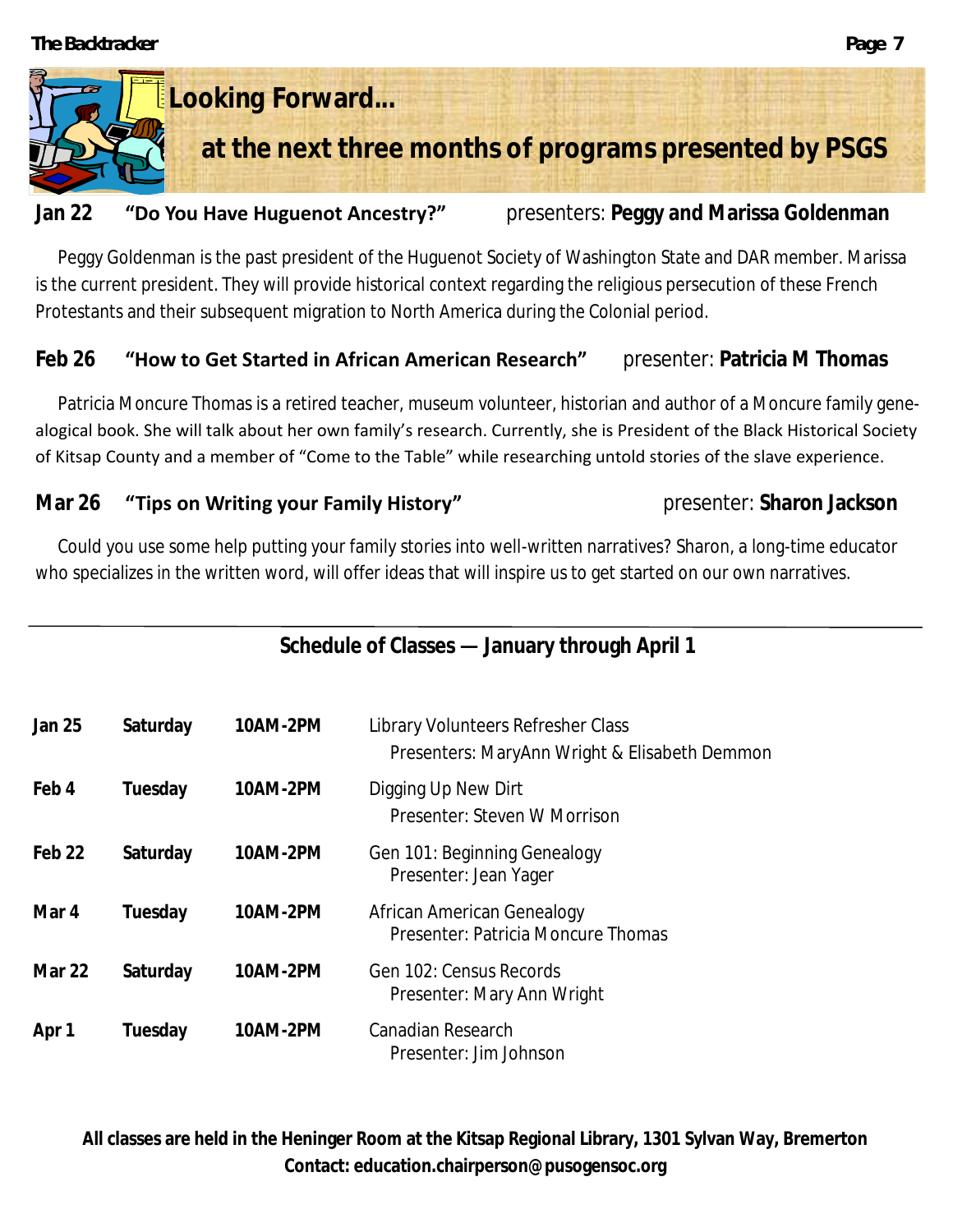# **Putting Down Roots**

# **Part Two**

**Trial by Fire by Beverly Mead Smith** 



As mentioned in the last *Backtracker*, my 10<sup>th</sup> GreatGrandfather, Edward Wightman, became a Puritan lay minister at the time when Puritans were forced to flee England in the early part of the 17th century. The older Edward became the more

shocking his heretical statements became, even to fellow Puritans. Puritanical communities did not punish those with more heretical views than theirs, but tried to reform them to their views.

Rev. Arthur Hildersham and Rev. Simon Presse met with Edward privately and tried to convince him to moderate his sermons and views, but Edward refused. In 1609, Hildersham ultimately preached against Edward's views but continued to correspond with him for a time. However, he eventually gave up trying to change Edward.

From 1609-1611, the attempts to "correct" Edward's views continued, but he became even more radicalized in his beliefs. He was a prolific writer and wrote copious manuscripts (none survive) stating his views. He carried his books with him and continued to preach to anyone who listened, but eventually, his ideas were too heretical and he became a loner.

When James I came to the throne in 1603, he was tolerant of Catholics (his mother was Elizabeth I's cousin, Catholic Mary, Queen of Scots) and he helped liberalize the Church of England with the English translation of the Bible that bore his name. However, he came to believe that the Protestants, Puritans, Baptists and Quakers were major problems.

Wightman put together his own theological manuscripts that explained in detail his views. He so believed in his own views that he sent a copy to King James I thinking his writings would convince him, even though Edward knew the King's views. At the same time, in 1611, Edward interrupted Lenten services with loud outbursts. The Bur-



ton religious community had enough and presented the case against Edward to the Bishop in Westminster.

In April 1611 the King ordered Edward to be arrested and interrogated and forced to conform to the Anglican order. The first day of Edward's trial was December 14, 1611. Throughout the trial, Edward never tried to defend himself, but attempted to "educate" the interrogators.

He was convicted of eleven separate heresies. One of the charges included his Anabaptist beliefs. He said "that baptizing infants was an abominable custom and that it was a doctrinal fabrication because Christ was a mere man and not the son of God."

Wightman refused to change any of his views and was sentenced to be excommunicated and burned at the stake, following King James' order.

On March 20, 1612, Edward was tied to a stake on Lichfield Square next to St. Mary's Church and the fire was lit under him. On feeling the heat, Edward screamed out, recanting. He was pulled down, badly burned and taken back to jail. He verbally gave his recantation, but later, refused to sign it. King James again approved the execution and on April 11, Edward Wightman was burned to ashes.

King James I realized that heretics to his faith continued and abandoned burning at the stake. He was fearful that moderates would eventually sympathize with those being so persecuted, thus, Edward Wightman was the last heretic burned at the stake in England. Having just discovered this story, I did not realize when my husband and I happened to visit Burton-on-Trent what an amazing story I would have to tell in later years.



**Rev. Arthur Hildersham**

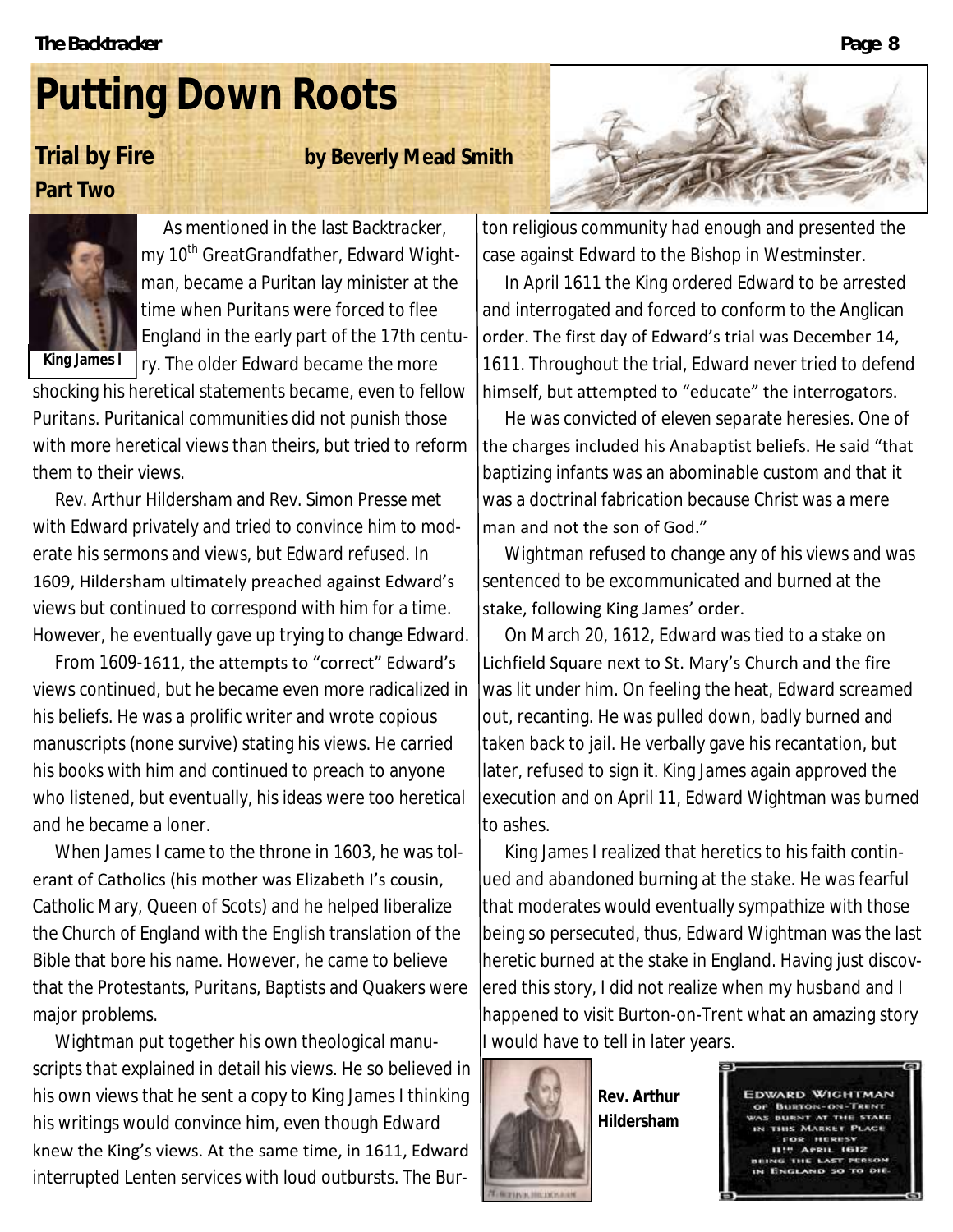# **Putting Down Roots**

**My Italian Immigrant Mother by Linda Z Sloan**

### **Part One**



I am a very proud first generation Italian/ American as both of my parents were born and raised in Northern Italy.

My Mom, Beatrice Bartolini, came from Mon-

Beatrice with mother and siblings. She is on the far right at 12 years of age in 1915

tecreto, a small mountain village near Bolonga and my dad, Mario Zaccanti, grew up in a village near-

by, but they did not meet until both had emigrated to the United States.

I know very little about my Dad's history as he died when I was only 4 years old, but I heard mom's stories for many years.

She arrived as a 17 year old who couldn't speak a word of English with a 5<sup>th</sup> grade education. She retired a successful businesswoman at the age of 61. This is her story.

Beatrice was the third child born on 6 August 1903 to parents Luigi and Guisseppina Bartolini. When Beatrice was born she had 2 older sisters, Maria just 2 years old and Condida age 5.

Luigi was a blacksmith as was his father. Unfortunately, there was not enough work in their small village of Montecreto for both to make a living so in 1908 Luigi had a job offer in Algeria, Africa to work on a new railroad being built, and the need for good blacksmiths made employment easy.

Luigi and his wife decided to take their oldest daughter Condida, now 10 years old, and the youngest child, 2 year old Lamberto with them to Africa. The two middle children, Maria age 7 and Beatrice age 5, were left behind in the care of a relative who was a Mother Superior in the village convent.

The two girls remained there for 5 years. Life with the nuns was brutal. They did attend school but had to work in the garden and perform chores inside the convent.



Food was very limited. At meal time each child would pick up a bowl and walk along a table where one nun would place a hunk of bread in the bowl and another nun poured olive oil over the bread and the last nun would pour boiling water over all. At times they would have vegetables from the garden and, rarely, a tiny piece of meat. One day the Mother Superior, their aunt, took the two girls to a secluded area of the garden and tried to make them eat a raw egg. She was trying to help them but of course they would not swallow the raw egg. (Maria would later die at a young age of malnutrition.)

Maria was a quiet child who was very obedient but Beatrice had too much life in her and showed too much spunk as far as the nuns were concerned. When she misbehaved the nuns put her inside a wooden wardrobe and locked the door. There Beatrice was tormented by a nun who would run her fingernails down the wooden door and say "the devil is here to get you." Beatrice suffered from a life time of claustrophobia.

In 1913 at the age of 10, Beatrice was finally reunited with her family when her parents, sister, brother and now a new baby born in Africa, Alfonsina, arrived back in Montecreto.

War was looming and work remained hard to find so Luigi decided to immigrate to the United States and did so arriving in West Frankfort, IL in 1914. As a coal mining town there was ample work for an experienced blacksmith. Luigi would remain there for the rest of his life, opening up a blacksmith shop. He began saving as much money as possible to bring his family to America. However, World War I got in the way of his plans.

In 1915 when Beatrice was 12 she was sent to the city of Milan to work in a wealthy home as a servant. She worked in the kitchen doing dishes and helping with the meals. She had a warm place to sleep and three meals a day, happy in the city and she loved it. She eventually returned home. Events happened there that would culminate in her leaving Italy at the age of 17 to join her father in America. *To be continued*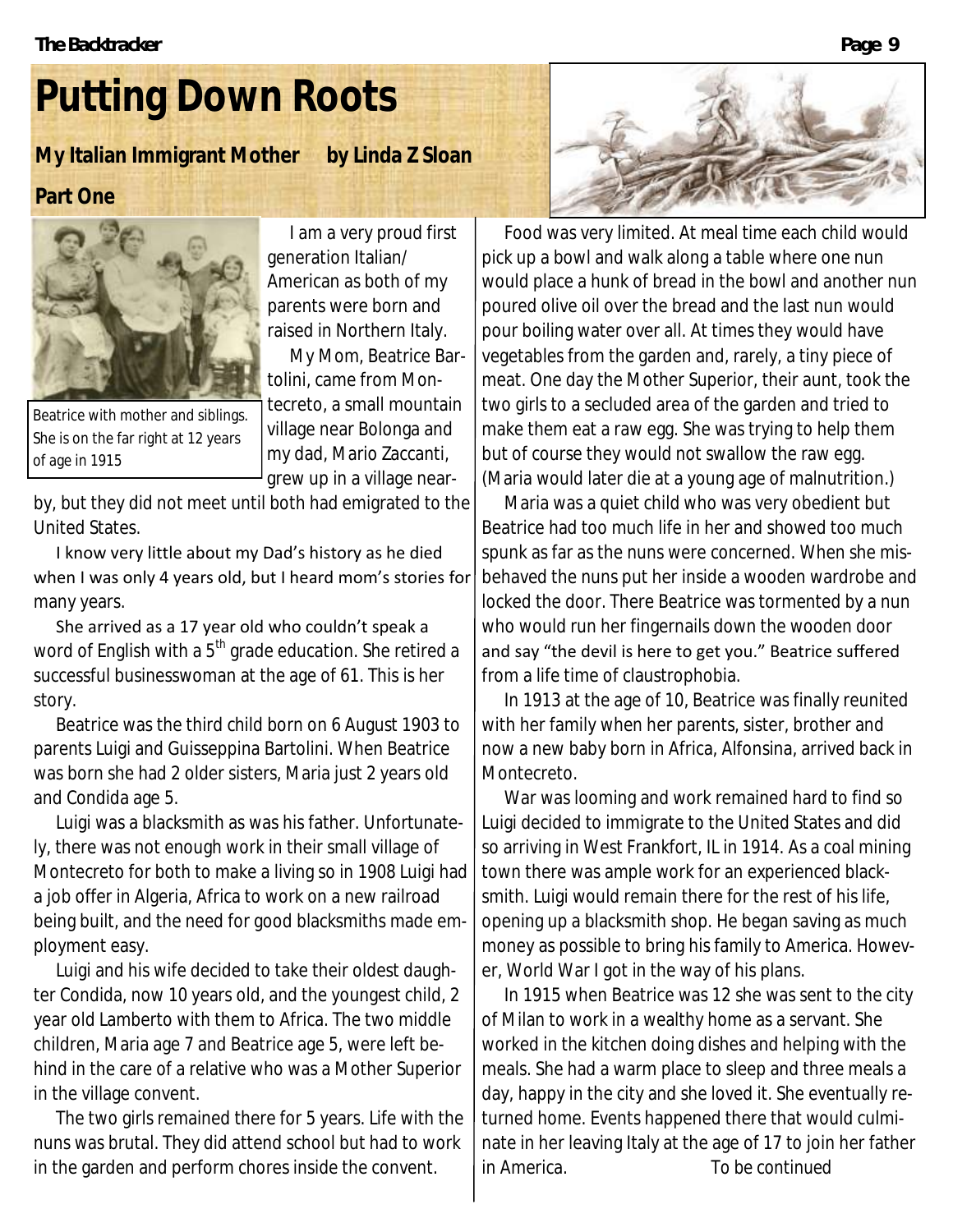### November meeting **"Discovering Family Heirlooms"** *(cont'd from page 6)*



I have had my "collar & cuff" boxes since 1941. They were given to me by my grandfather in Iowa while on a visit when I was quite young. A detachable

collar was first invented in 1827 by a housewife in Troy, NY. She was having difficulties with her husband's "ring around the collar." Her husband showed off his wife's invention to the guys around town and soon all the wives embraced this new invention. I am sure storage for these starched items soon led to the collar & cuff boxes. At the Antique Show they were appraised at \$250 for the large one and the smaller at \$125. The appraiser also commented that he had seen several of these boxes but never ones that were trimmed with leather as are mine.

**By Beverly Smith**



My grandfather bought his pocket watch from a watchmaker in Lead, South Dakota around 1913. My paternal grandfather was born in Truro,

Cornwall, England in 1888. After finishing his education, he met the girl who would become my grandmother and they decided to marry and he would emigrate to the United States. She would follow after he was established.

In 1912 he booked his passage on a trans-Atlantic ship to go to the United States. He was nearing his departure date when his employer talked him into staying another week and finishing up a project he was working on for them. He agreed and changed his passage to another White Star Line ship, the *RMS Adriatic* --- and canceled his booking on the *RMS Titanic*. **By Jack Merrifield**

In November 1912, my mother's parents were living in Gatesville, Texas. My grandfather was a traveling salesman for a drug company and was away from home during the week. My mother was one of three children, then all under the age of five with her sister barely 3 months old. Charles and Emma were young parents not yet 30 years of age. As their fifth anniversary approached, Charles was, again, on the road. But he decided to write his wife and share his feelings of love and devotion to her. The letter survived and is a heartfelt testament to his utter devotion. Charles lived less than three more years, dying

from TB in 1915. Emma returned to her native Mississippi where she worked and raised her children. She never remarried. **By Mary Ann Wright**



I brought a leather letter carrier that belonged to my maternal Great grandfather, B.F. Wyant. Inside was an eight-page letter describing "My trip to the Yukon" in 1886, as well as 3 very sad letters written in verse as was the custom in that time. They were unsigned. One referred to a story about a young man who rebelled against his parents and led a life of robbing until he was sent "across the great blue sea" instead of going to jail for 10 years.



There was also a picture of a lovely lady whose name was never mentioned, but I assume was my Great Grandmother, Martha Van Blaricom Wyant.

**By Fran Moyer**



I acquired this chair from my cousin, Melvin Nelson. It had belonged to my great-grandmother, Mary Ann (Phillips) Mannering Merwin. She was born in Wales in 1885, immigrating with her parents to the United States when she was 2 years old. They lived in the Puyallup area and in 1907, she married Elmer

Mannering and they had five children. Their second child, Robert (1910-1992), was my grandpa. When Mary Ann passed away in 1949, her fourth child, Dorothy (1914-1994), acquired the chair. I do not know what the color was when Mary Ann had it. When Dorothy died, it was passed on to her son, Melvin. I have been in contact with Melvin several times, sharing family stories and pictures. So, when Melvin called last March asking if I wanted this chair, I did not hesitate in accepting. **By Jean Yager**

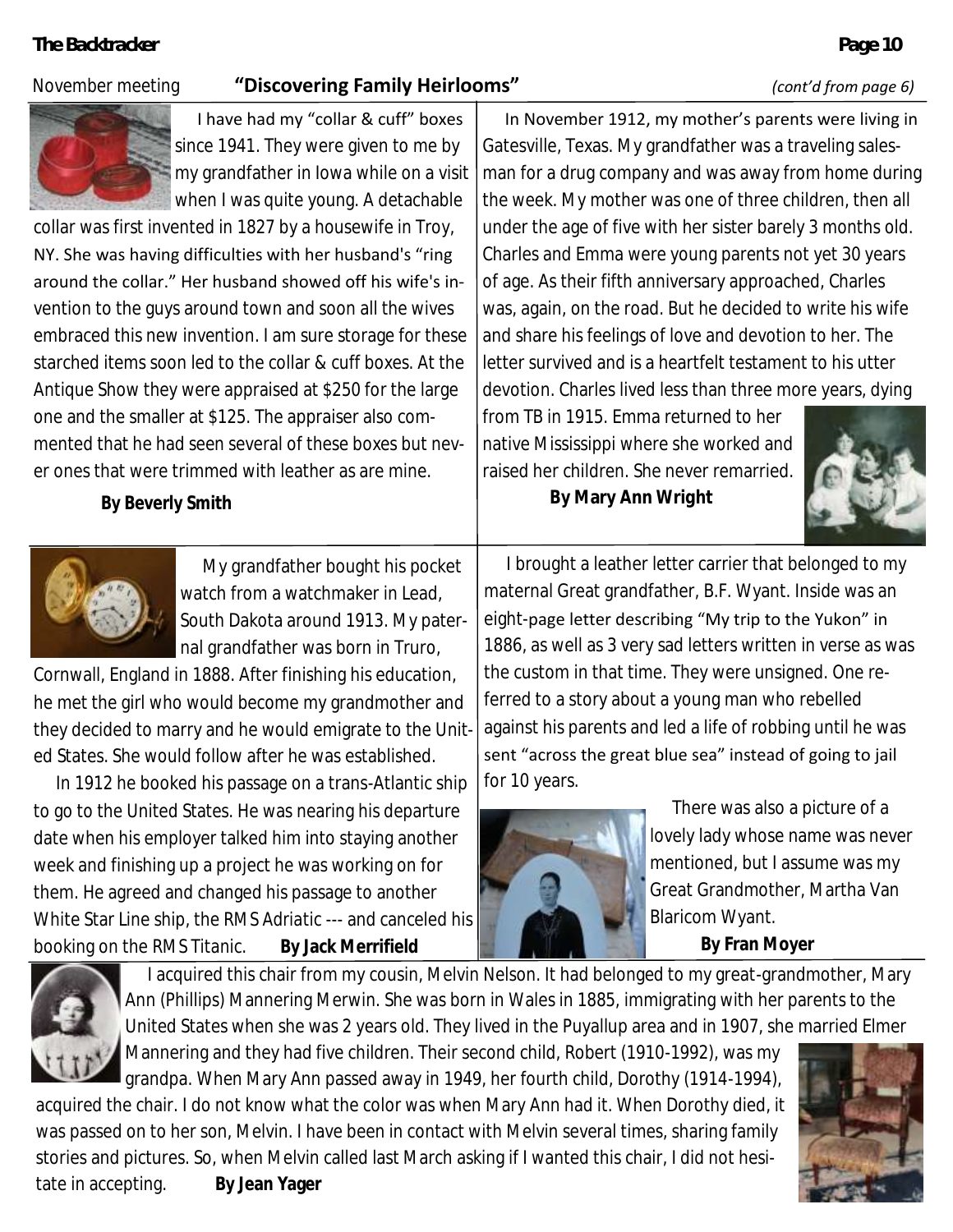### November meeting "**Discovering Family Heirlooms"** *(cont'd from page 10)*



Two small paintings always hung in my in-law's family room. They were paintings he had sent back from Italy at the end of the war in 1945. No one knew anything other than that about them until two years ago.

A relative of my husband called and said that she was ready to toss two old boxes of family "stuff" that she had . Among the numerous old family photos was a scrapbook of WWI and WWII. Included in the WWll album were

six letters from my father-in-law, who was in the US Army in Italy. Not one of his three children

had ever known anything about his experiences. Discovered in one of the letters was the story of the paintings.

They had been painted by the father of a partisan from the town of Feltre. My father-in-law and several fellow officers were housed in his parent's home. The artist was a professor and his wife a former Hungarian royal. They were very grateful for the Americans and the paintings were a gift. By Karin Burke

Mary Ann Casson was a pretty girl of 12 years of age in 1861 when she stood on the dock at Liverpool, England waiting to board the ship Valentia that would take her family to America. Unlike her older brothers and sisters, Mary Ann couldn't look forward to the promise of work in her future. She lost almost all of her hearing in a childhood dis-

ease. Because she was deaf, the ship's crew looked after Mary Ann to make sure she wasn't Mary Ann an 1842 Queen Victoria Silver Crown **and and structure and structure and keepsake**.



in any danger. The ship's Captain became quite for the state of her and after landing in Boston, he gave

Mary Ann's family settled in Lisbon, Maine. Her father, brother and older sisters found jobs in the textile mills becoming spinners and weavers. Mary Ann's future was uncertain, until she met William Duckworth, a supervisor at one of the mills and determined not only to win

Mary Ann, but to provide her with everything she might need. He adored his Mary Ann and their daughters.

When William died, Mary Ann could not live on her own. She spent part of each year with her daughters , spring and summer in Maine—fall and winter with my grandmother Florence in New York.

Mary Ann passed away in July of 1945 and rejoined her William at last. She kept her treasured silver Crown with her all of her life as a reminder of her childhood home. She gave it to my grandmother, who gave it to my mother, and now it is mine. And just so you know, when my daughter was a young girl, she had long auburn hair that fell in ringlets down her back. A gift from Mary Ann, and someday my daughter will have Mary Ann's silver crown as well. **By Jeanie Schulze** 

### **An Overwhelming Cemetery Visit**

My husband Larry and I were in the San Francisco area in November 2013 and decided to go to the Golden Gate National Cemetery in San Bruno, where my grandfather is buried. We drove into the cemetery and there was a kiosk outside the office that made it easy to locate a relative's gravesite. We drove from the office around the corner and were absolutely awestruck. This was the first time I had ever been to a national cemetery. I teared up as I realized the number of people who have been in the military and were buried in this one cemetery.

We were able to find my grandfather, Alvin Ray Kinney, and his first wife Frances Dresser. The pictures don't do the cemetery justice since it is so hard to try to include so many rows of headstones in one picture. **By Gail Reynolds** 



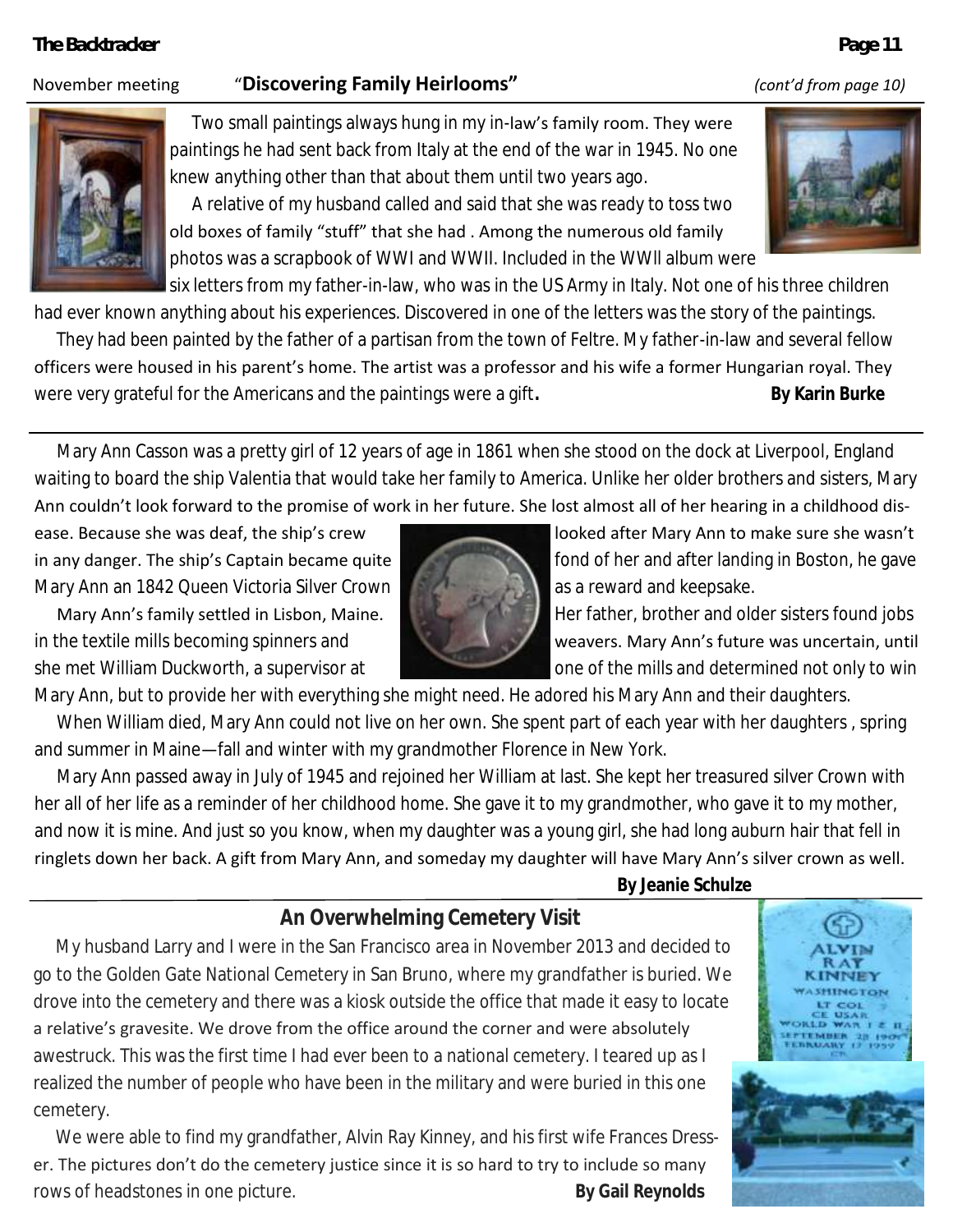

# **Meanderings** by Jack Merrifield

Our ramblings in 2013 have taken us over ten thousand miles visiting distant relatives and researching family history for both my wife and myself. On our spring trip, after visiting my wife's 93 year old first cousin once removed in Rose City, MN, a few miles north of Alexandria, MN and research at the Douglas County, MN Historical Society Museum library, we found —

**"An Unexpected Treasure on the Plains of South Dakota" Hitchcock, South Dakota, Population 108, Next 3 Exits"** – (well, really next 3 dirt roads). This is the sign that greets you as you enter Hitchcock from the West on SD Highway 28. There is also a sign that says "Free Museum." Little did we know what a treasure find the Hitchcock Museum would be!

We had gone to Hitchcock for a quick look around as that was where my wife's mother and her siblings had gone to high school back around 1930. We pulled up to the Museum just as the owner was leaving the Post Office next door after bringing his wife Rita, the postmistress, back from lunch. He asked if we would like to see the Museum and, of course, we said, "Yes!"

Upon entering the Museum, Ray Waldner, the owner, went around the building turning on the lights. As the lights came on, my mouth hung further and further open. I could not believe what I was seeing. Ray has a collection of about everything old from his days of growing up in this area of the plains of South Dakota. There are more old things in this museum, neatly displayed, than anyone can imagine. And Ray himself is a treasure trove of information about the area, having lived there all of his life. My wife's grandparents at one time had a general store in the little town of LaDelle, a few miles away, that today is only a dot on the map. Ray gave us much history on that town, too. I was in awe of all of the old things displayed in this museum, from saddles, to license plates, to barbed wire, to old manual typewriters, to old metal disk music

players. There is no way to describe everything there. My wife was in awe of the old newspapers, pictures and other information about her family. We were able to get copies of newspaper articles about the graduation of her mother's class from high school in 1932 as well as other articles and pictures about her family. It was a very emotional experience for her. And the neat part about this is that Ray does all of this just for his love of the history of the area.

There is a donation jar available but I doubt it does much more than pay the light bill. We spent about two hours in the Museum and then Ray took us around town and over to the school where my wife's family went to high school. It is now an elementary school as the school districts of a couple of towns have combined. My wife got to walk the floor where her mother walked and visualize her and her sisters and brother gaining their education there many years ago.

At one time, Hitchcock was a booming town with several grain elevators on the rail line. Most of the people are now gone as well as the rail line and most of the grain elevators. This town and the Hitchcock Museum are real nostalgia for anyone who has an interest in the past. Don't miss the **Hitchcock Museum** if you are ever in the area.

We are already planning our trip back for next spring and plan to spend a couple of days at the Hitchcock Museum.

Hitchcock is located about 35 miles North and West of Huron, South Dakota which is about 55 miles North of Mitchel, South Dakota on I-90.

The location of the Hitchcock Museum is on Clarke Street in the same building as the Post Office.

Our fall trip took us to the southwest and as far east as Oklahoma City, but that is another story for another time.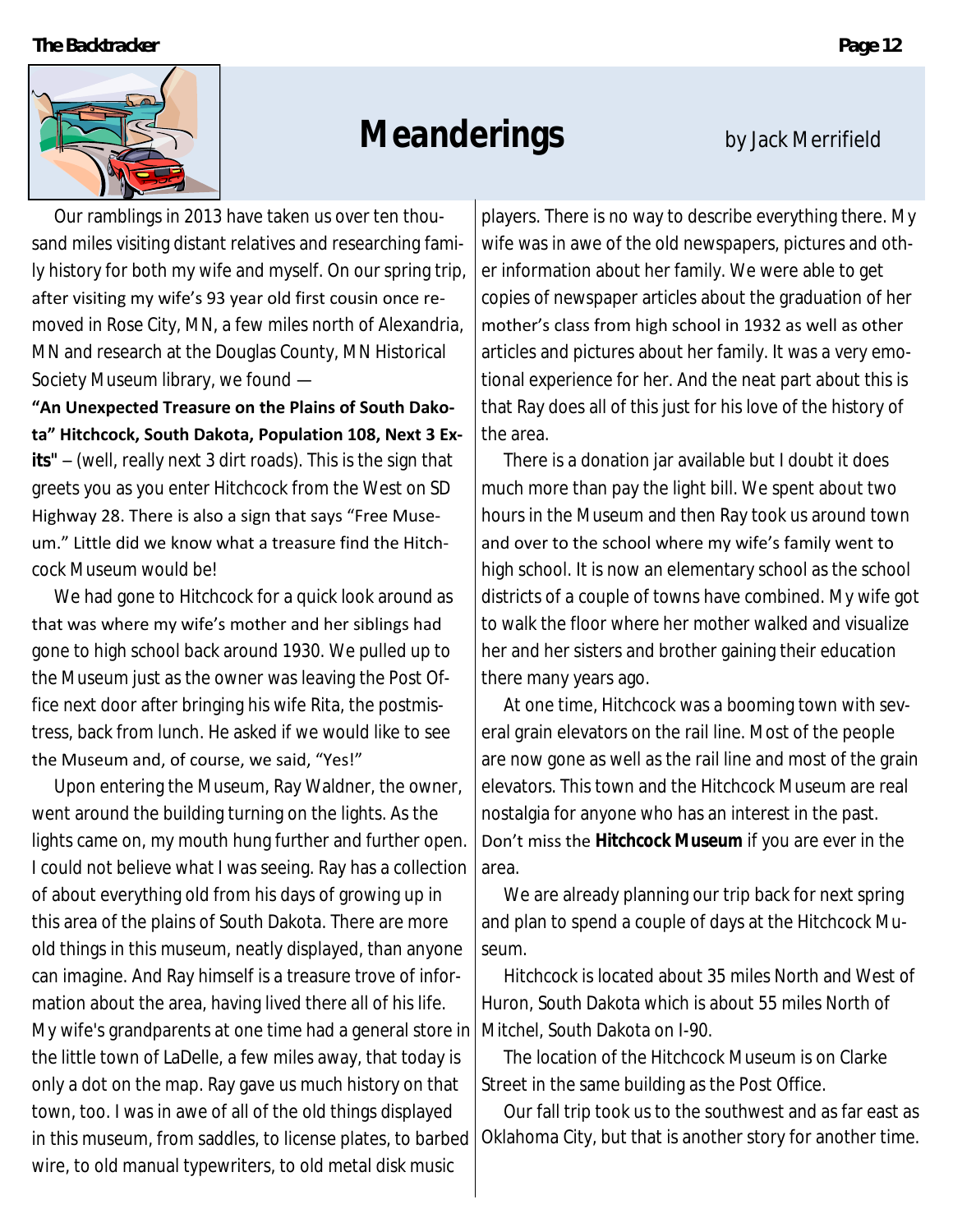

**Susan Evans**

**Member since 1998**

**Linda Sloan Member since 2011**

**Side By Side**



I'm a native of Bloomington, Illinois, who came to Port Orchard via Texas, England, Germany, and Tacoma as an Air Force wife, and I retired from the Federal Civil Service after 31 years. I am an avid reader, mostly mysteries, love to travel (I've visited all 50 states, much of Europe, and Japan), am very involved in my church, and enjoy cards with friends. With 35 years in International Training in Communication, I have a special interest in parliamentary procedure.

**Q: How and when did you get started in genealogy?**

I've always been interested; a book about my Hart family was favorite reading on visits to my maternal grandparents. I made frequent cemetery visits with both grandmothers. I postponed any real involvement until I retired in 1998.

**Q: How and when did you come to join PSGS?**

I joined PSGS in 1998 after someone made a presentation to the PSNS Family Service Center staff about the organization.

**Q: What are your research goals?**

I'm starting with other people's brick walls since I have a lot of information gathered from grandparents, two very active cousins, and an aunt. I'm letting Ed do his own digging.

**Q: Any surnames and localities of special interest?** Surnames: Selders, Ross, English, Broughton, Busby, French, Miller, Brown, Leeper. Localities: They came from Germany, England, Ireland, Scotland.

**Q: How have you contributed to PSGS?**

I've served as secretary, and I try to spend two shifts a month in the Genealogy Center.

I was born in Oroville, CA, and grew up in an auto court that my parents owned. My Dad died when I was 4 years old. I have always been a bit of a gypsy and have lived in Reno, NV, San Francisco, CA, San Diego, CA and Norfolk, VA. I married a Chief in the Navy and had 2 sons, Joseph and James Rosales. I moved to Bremerton, WA in 1978. Married the love of my life, Gordy Sloan, and had 25 wonderful years together. I always wanted to be a nurse so at the age of 55….I went back to school and got my LPN.

**Q: How and when did you get started in genealogy?**

Even as a child I loved listening to my Mom's stories of her life in Italy and how she came to America. I was the last of 6 kids and Mom was 43 years old when I was born so I always felt like I had missed out on all those years that my siblings had with her. So I listened very carefully.

**Q: How and when did you come to join PSGS?**

I actually joined years ago in the 80s when I attended a class taught by Marlys Marrs. I did not stay a member, but about 3 years ago I re-discovered PSGS through KRL.

**Q: What are your research goals?**

I'd like to write a family history, especially in honor of my Mother.

**Q: Any surnames and localities of special interest?**

My surnames are: Zaccanti, Bartolini, Masinelli and Tanari. I'm most interested in Chicago during the 1920s and 30s when my parents lived there.

**Q: How have you contributed to PSGS?**

I taught everyone how to bring wine to the PSGS Christmas Party.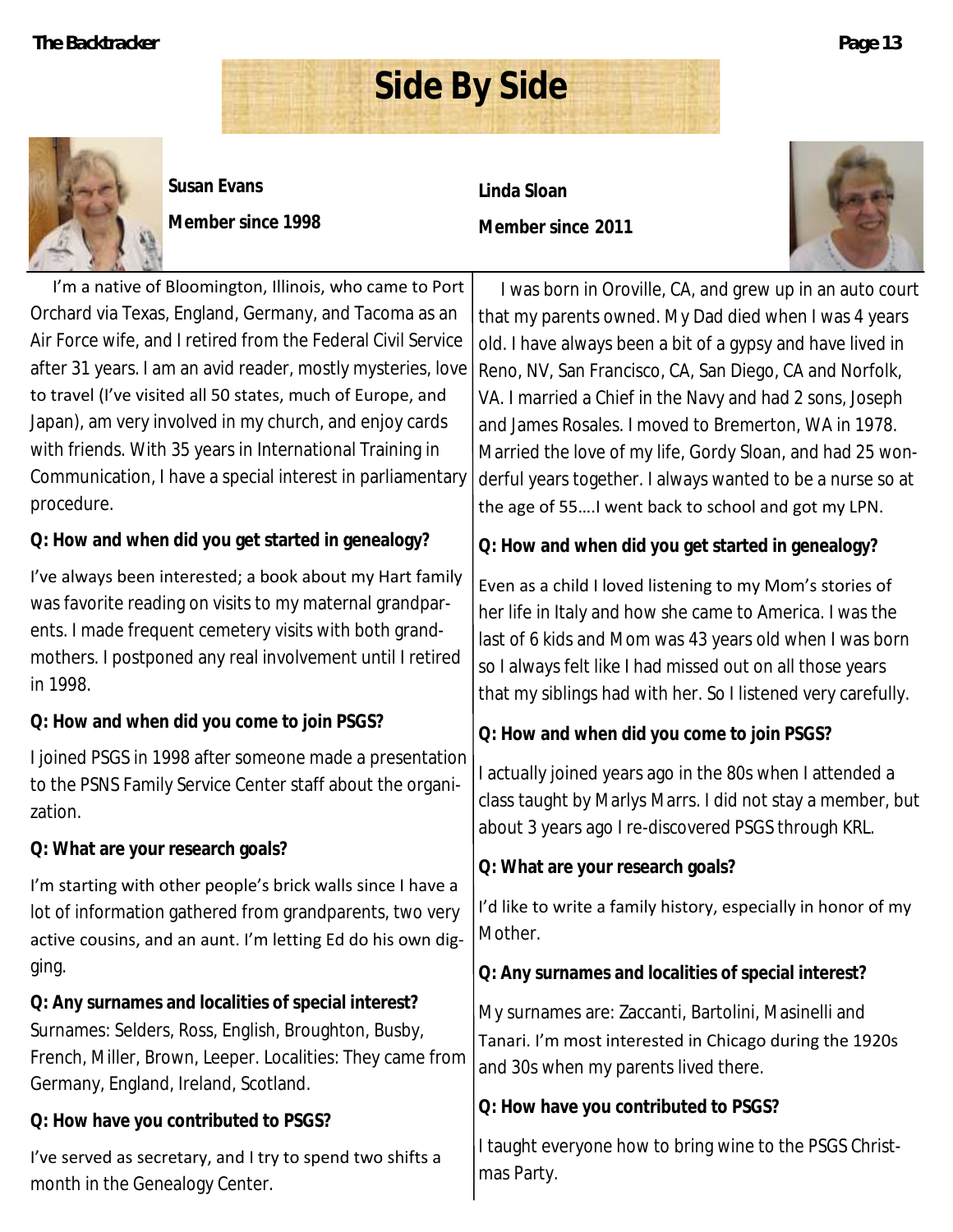# *Gail Reynolds'* Belfair Bulletin

Hello Everyone – Hope that you had a wonderful holiday season. My New Year's resolution is to get organized. Seems that must be the number one resolution of genealogists everywhere – GET ORGANIZED! I know with the trip to Salt Lake City in the offing we must at least have some of the brick walls, etc. ready to research.

So what has our Belfair Chapter been up to? Our November meeting was the Christmas party with food and a gift exchange. Linnie as always came up with games for us to play. Elections were also held. Our new co-chair leaders are Madi Cataldo and Rosemarie Welch. Linnie will remain treasurer and I will be still be reporting to the *Backtracker* on our fun activities. Our outgoing chairperson, Judy Joaquin, will now be Member at Large for PSGS. Belfair Chapter does not have any meetings in December and January. Programs for some of our upcoming meetings were discussed and some planning still has to be completed.

During November, our chapter filled the Belfair branch of the North Mason Library window with information about the War between the States. The battles were listed and a map was posted as well as some pictures of Judy's relatives that were members of the military. That display remained in the library during the month of November and I hope that you were able to stop by and take a peek at it.

Our February meeting will be held on Wednesday, February 5th at 12:30 p.m. at the library branch in Belfair. Our speaker will be Ken Dunlap. He will be sharing the process by which he became an SAR member. Sounds very interesting – everyone is welcome so please come and see what it's all about.



**This is the display case at the Belfair Timberland Library. Our chapter was responsible for the month of November's presentation. We decided on the Civil War and are proud of our work.**



# **The Thomas Piano and More by Mary Whittlesey**

My maternal grandparents lived in Seattle for many years. One of my favorite memories of their home was an old piano. In 1978 my grandparents moved into my parent's house in Bremerton. One of the items they brought with them was that old piano and it's bench.

The bench contained what looked like old piano sheet music and was left in place, untouched. After my parents and grandparents passed away, I gave the piano and bench to my niece.

My sister-in-law took the sheet music out of the bench and forgot about it until August 2013 when she went through it and found tucked away in a magazine typed pages of Grandpa Thomas' family going back several generations. It had the Rice and Crouse names, marriages to the Thomas line, births and deaths.

We shared a great laugh at how much information was right under my nose all these years for my genealogy research!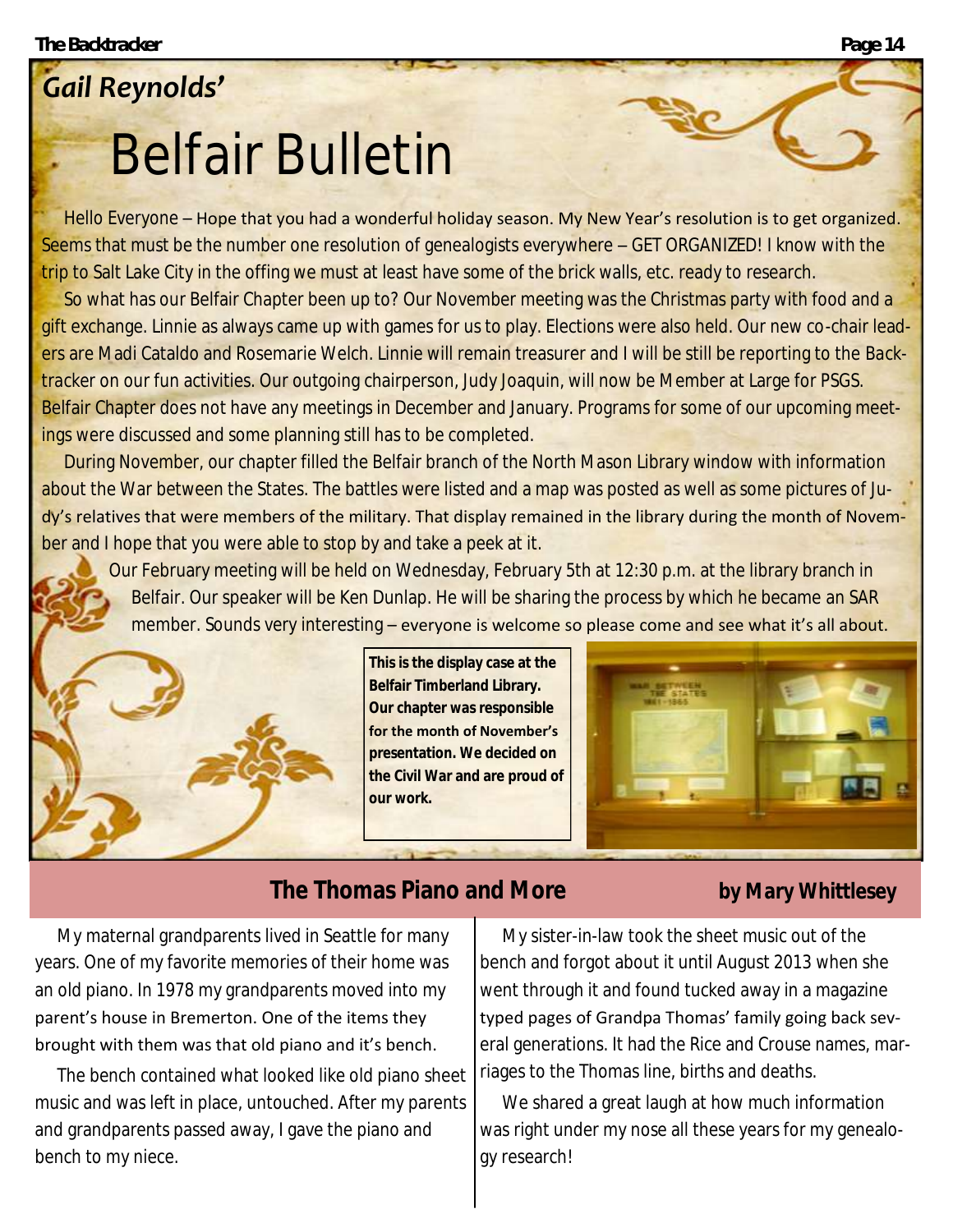### **Stepping Back in Time,** *(cont'd from page 1)*

A gentleman brought an antique pocket watch he said was given to an ancestor who was one of George Washington's generals and a silver inkwell. Authenticating the watch took Ernie to genealogical websites. He found the name of the watchmaker on census records that showed him residing in New York City in the 1760s. He also found that this watchmaker had made 6 watches for President Washington to give to his 6 generals. His appraisal for the watch included 3 tiers to decide what the appraisal should be. The first tier would be \$1,000 for an 18th century pocket watch. The second tier would find that the watch was made in America...very few were at that early date. This watch was made in New York City, in the

1760's Ernie had found. That would bring an amount of \$10,000. The third tier would be appraised at \$100,000+ if the provenance could be proved, as he did, that it came from President Washington. The owner was, understandably, very pleased. The inkwell was easier and even earlier, but without the significant provenance of the watch.

At last year's show Ernie saw a woman carrying a paper shopping bag by its handles and occasionally bumping it on the cement floor. Sitting in his chair in the appraisal area, Ernie could see that it was a very large, impressive vase because she had not even bothered to wrap the vase in the bag.

Ernie jumped out of his chair, ran to the surprised woman, and grabbed the bag out of her hands. He said he was taking it over to his table and as soon as he finished with his current client he would help her.

Without looking at any of his books, he knew that it was an original Tiffany centerpiece. He said it even had the original paper on the bottom. He appraised it at approximately \$50,000, which thrilled the woman. When she got up to leave, Ernie said, "I hope you take better care of it then when you brought it in."

Ruth and Ernie give of their time and knowledge because of their enduring passion for antiques and their rightful place in history.

They, and others like them, will be at our Kitsap Antique Show to help you find out about your own antiques. You can read about more stories of heirlooms that were appraised at last year's Antique Show on pages 6, 10 and 11 in this issue.



## **Heading to the Family History Library at Salt Lake City by Jean Yager**

The annual research trip to the Family History Library in Salt Lake City is scheduled for Feb 9th to Feb 16th. There are 15 people signed up to go. Madi Cataldo, Alta Drane, Georgia Gail, Linnie Griffin, Val Horner, Jackie Horton, Judy Joaquin, Linda Langberg, Marlys Marrs, Phyllis Nelson, Jim Nygard, Gail Reynolds, Bev and Walter Smith, and Jean Yager. Unfortunately, Larry Harden, who has been coordinating and attending this expedition for umpteen years, will not be going due to health issues. We will be on our own! Fortunately, we have some seasoned at-

tendees who will be able to help the newbies. We pretty much have the basics down: arrive on a Sunday, settle into our room at the Salt Lake Plaza Hotel, meet up for dinner that evening, then during the week rise early and stay late at the library. Mondays the library closes at 5pm, so we will have the opportunity to attend, held at the hotel, an evening presentation, "Getting the Most out of your research at the Family History Library." By the end of the week most of us will return home having discovered some exciting findings!